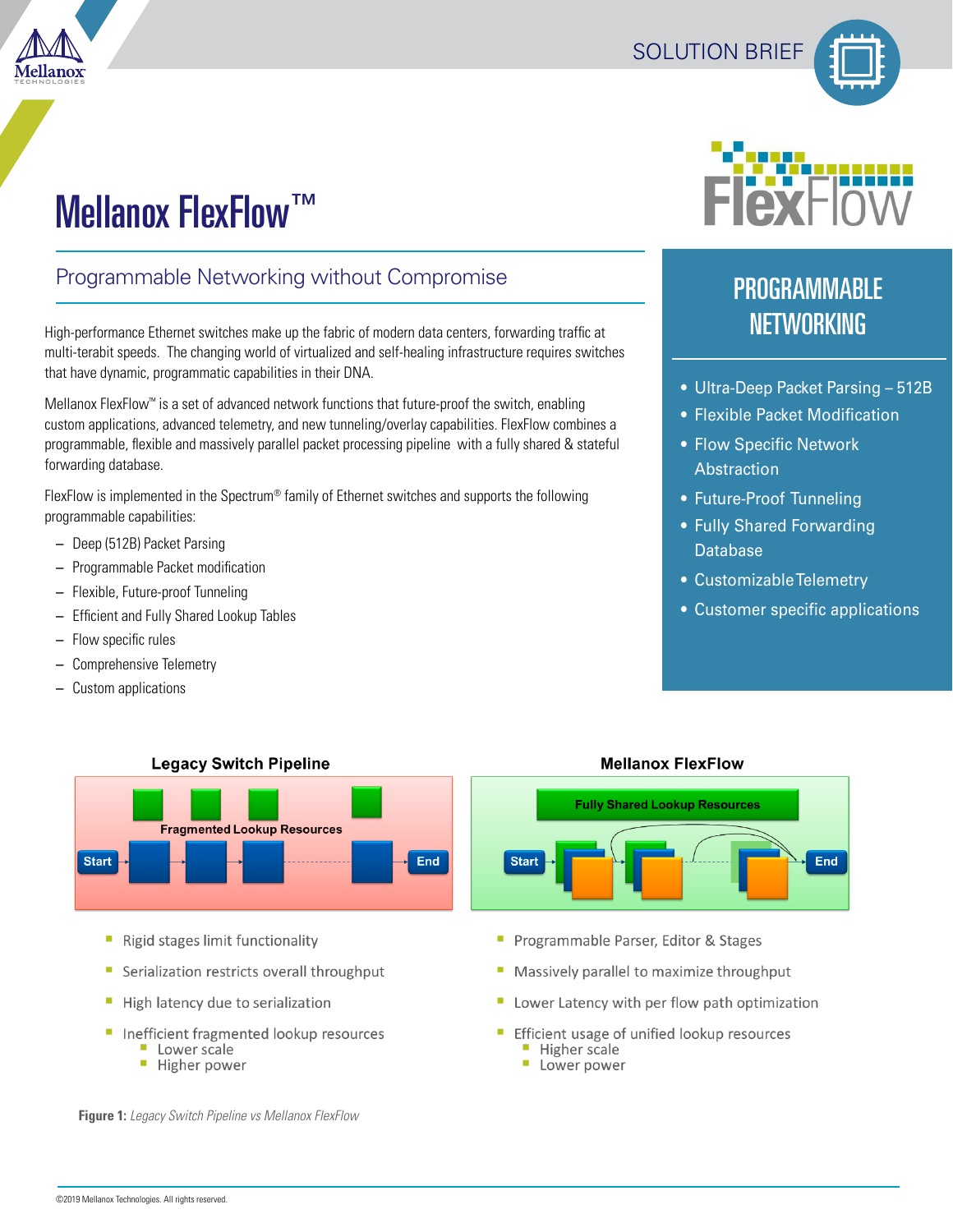#### **Deep Parsing Packet**

The parser is the first block in the switch packet- processing pipeline. This block is responsible for interpreting the incoming bytes into meaningful packet header fields that can be used for forwarding, policy enforcement, and QoS.

| <b>Packet Header</b>           | <b>FlexFlow Supports</b><br>Deep Parsing - 512B<br>into the packet |
|--------------------------------|--------------------------------------------------------------------|
| 512B                           |                                                                    |
| <b>Packet</b><br><b>Header</b> | Legacy switches<br>support less than half<br>the parsing depth     |

**Figure 2:** *Deep Packet Parsing*

Traditional switches expect packets to follow a pre-determined syntactically correct packet format. Packet parsing is halted when packets do not conform to the syntax. FlexFlow supports programmable packet grammar which allows custom modification of the packet grammar and addition of new packet formats. FlexFlow parses up to 512B deep into the packet 3-to-4 times deeper than other switches in the market. With greater parsing depth and programmable packet formats, Spectrum switches can support richer tunneling, advanced telemetry features while future proofing the infrastructure.

#### **Flexible and Flow-Specific Lookup**

The FlexFlow programmable pipeline can support a flexible number of lookup tables. The keys for the lookup can be configured on a per flow basis. Table lookup actions include standard forwarding/policy actions as well as a pointer to the next look table(s). As a result, the number of tables, lookup sequence, matching keys and actions can be customized on a per-flow basis. Packet flows are also allowed to access the same tables multiple times. With flow level lookup sequence, FlexFlow can enable sophisticated network abstractions over a common underlying physical fabric.





#### **Advanced Tunneling**

Mellanox Spectrum flexible packet editing engine can programmatically add, modify, and delete multiple layers of packet headers. FlexFlow supports programmable encapsulation/decapsulation, IPv4 Options, IPv6 Extensions and a variety of overlay protocols including VXLAN, VXLAN-GPE, MPLS-over-GRE/UDP, NSH, NVGRE and MPLS/IPv6 based Segment routing. With FlexFlow, Spectrum Ethernet switches are ready for future tunneling and overlay technologies that are at the root Network Virtualization in the years to come.